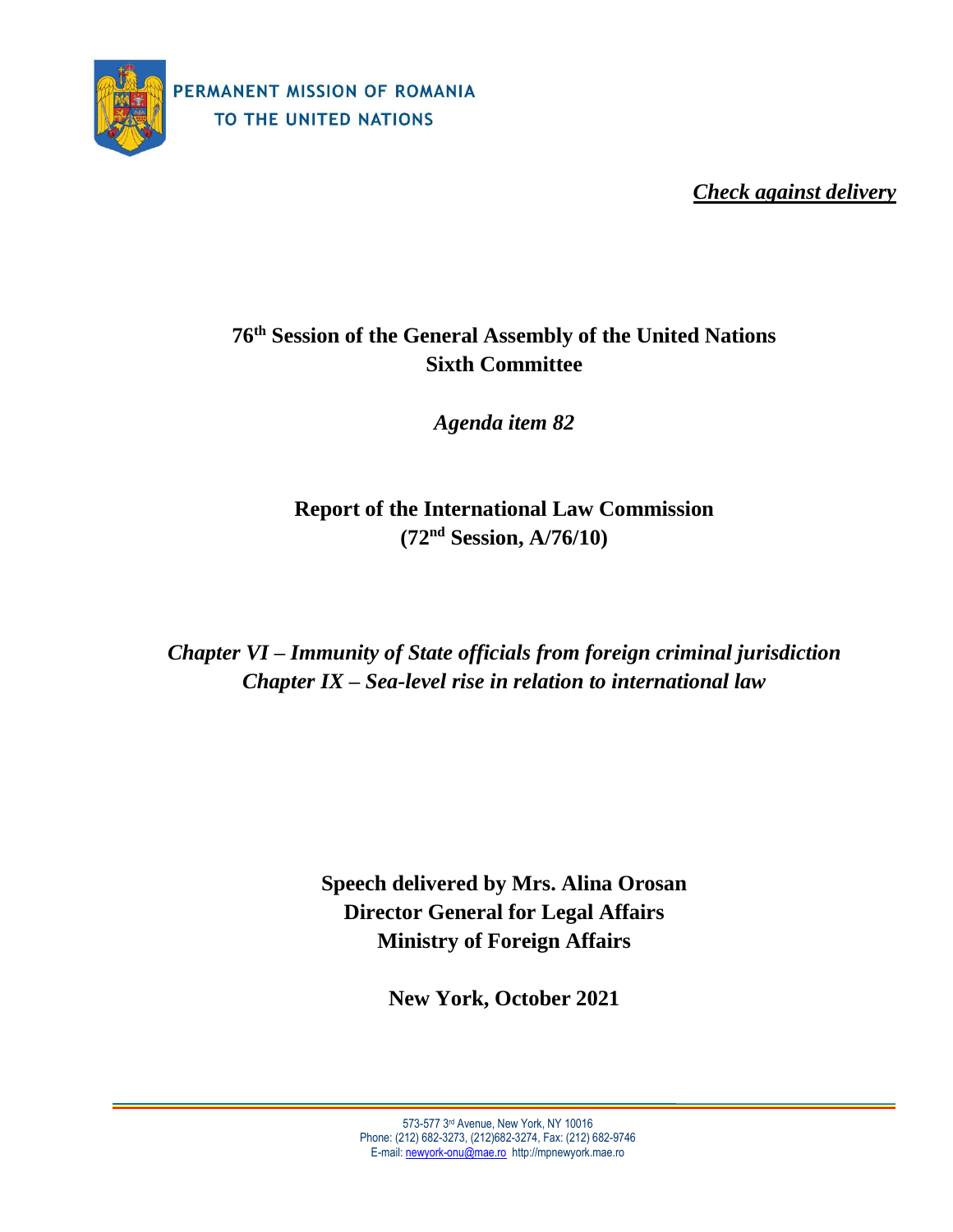### *Chairperson,*

In relation to the second cluster of topics, my delegation submits the following elements for future considerations:

## *Chapter VI - Immunity of State officials from foreign criminal jurisdiction*

We thank the Special Rapporteur (SR), Ms. Conception Escobar Hernandez, for her thorough work on what remains a very complex and sensitive subject on the agenda of the ILC. As the Special Rapporteur completed her plan of work on the topic, we express our hope that the first reading of draft articles will be accomplished during the quinquennium.

With reference to her last report, we appreciate the SR's decision to address the question of the relationship between the immunity of State officials from foreign criminal jurisdiction and the obligation to cooperate with international criminal tribunals, especially when the latter rely on States to primarily exercise their jurisdiction, by virtue of the principle of complementarity.

To us, the "without prejudice" clause is meant to clarify that the draft articles neither apply to, nor address the rules of international criminal tribunals whose autonomy is thus respected, as well as to reaffirm the scope of this exercise, namely the immunity from criminal jurisdiction of State officials and hence to safeguard both regimes.

Along the same lines, we do not interpret draft article 18 as creating a hierarchical relation in favour of the rules governing international criminal tribunals. On the contrary, if we were to follow this logic, we share the opinion that the absence of such a clause could also be misinterpreted as altering the rules governing international criminal tribunals. Moreover, draft article 18 cannot be seen as adding anything to the constituent treaties of international tribunals, in terms of rights and obligations. From this point of view, the Drafting Committee could look into proposals to further refine the text, especially if these could alleviate certain concerns existing around this draft article. In this context, we find merit in referring to "internationalized criminal tribunals" or even "relationship to specialized treaty regimes", to accommodate the existence of hybrid tribunals.

Concerning draft article 17, Romania supports the value of a provision regarding the mechanism for the peaceful settlement of disputes, as the ultimate procedural safeguard that could help resolve a controversy in this field at an early stage, following logically the draft articles on notification, exchange of information and consultations.

We reserve further our comments on these draft articles proposed by the SR pending their consideration by the Drafting Committee.

On the draft articles provisionally adopted by the Commission at this year session, we put forward the following remarks: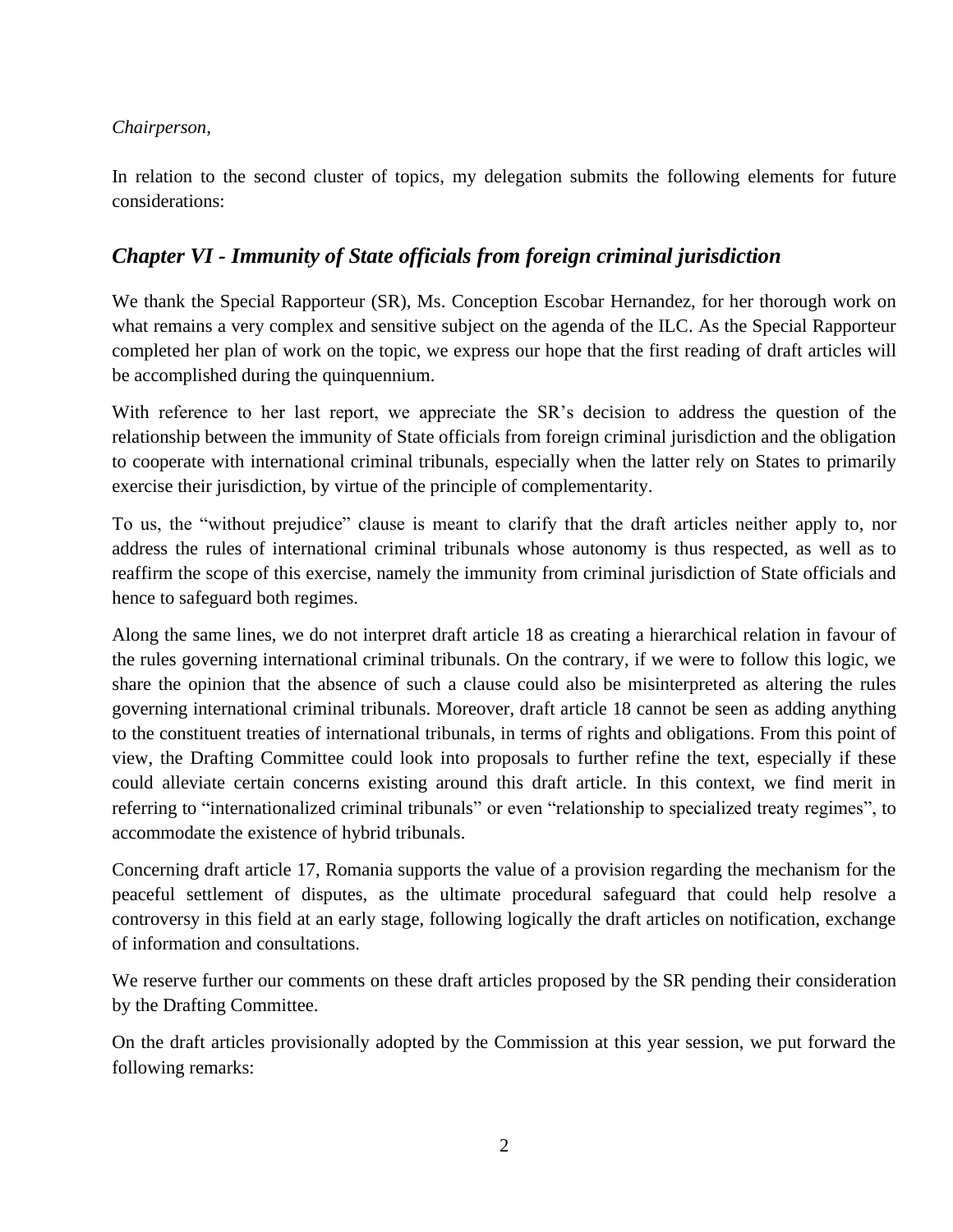Generally, we find the proposed texts as providing a correct approach to the matter, in line with the relevant practice on immunity of State officials. There is, indeed, a particular need for consistency in the terminology used in the draft articles, in order to ensure a coherent approach.

### *Specific comments:*

In relation to *Article 8 ante*, we do find the language contained therein as a fair attempt to ensure the applicability of all procedural safeguards to all circumstances in which a State official might face the exercise of criminal jurisdiction by a foreign State. We are encouraged by the fact that these safeguards include considerations pertinent to the determination of whether immunity applies or not in a specific circumstance, which is specifically relevant to the incidence of *ratione materiae* immunity.

Turning to *Article 8,* we are of the opinion that the question of immunity should be addressed immediately when knowledge of its incidence in the context of a criminal proceeding occurs. The authorities of the forum State should manifest increased thoroughness in the assessment of the application of immunity by seeking cooperation with the State of the official at an early stage and in a comprehensive manner. In its turn, there is an obligation of diligence on the part of the State of the official to cooperate in good faith with the forum State and act in the interest of justice.

We also share the view that the examination of the question of immunity should be addressed in *limine litis,* and in any case before any kind of measure potentially affecting the immunity and/ or the inviolability of the State official is taken.

In what *Article 10* is concerned, we agree that invocation of immunity is a right of the forum State, which should be exercised as early in the proceedings as possible. However, the non-exercise of this right as early as "when the State becomes aware that the criminal jurisdiction of another State could be or is being exercised over the official" does not forfeit the State its right to invoke the immunity any time thereafter. In our view, this clarification is still in want in para. 1 of art. 10. This remark is without prejudice to the diligence that States should manifest in exercising this right at the earliest stage in the proceedings in the logic of acting in good faith and of not abusing of its discretion. It is also this logic that underlines the obligation of the forum State to address the issue of the immunity in *limine litis* and also seek, for the purposes of clarification of its incidence, the cooperation of the State of the official. Such a course of action is very much relevant as well for purposes of legal certainty.

We are very much in the sentiment of the Commission in what regards the text of draft Article 11 and the commentaries thereto. We are equally supporting the text of para. 5 of this draft article, as in absence of irrevocable nature of the waiver of immunity, this institution lack purpose. My delegation does not see the need either to formulate any kind of exceptions to the irrevocability of the waiver of immunity. Any of the situations mentioned as possible exceptions to the irrevocability of the waiver of immunity can be dealt with under the procedural safeguards already introduced in the relevant articles (i.e the material scope of the invocation of immunity or of the waiver of immunity).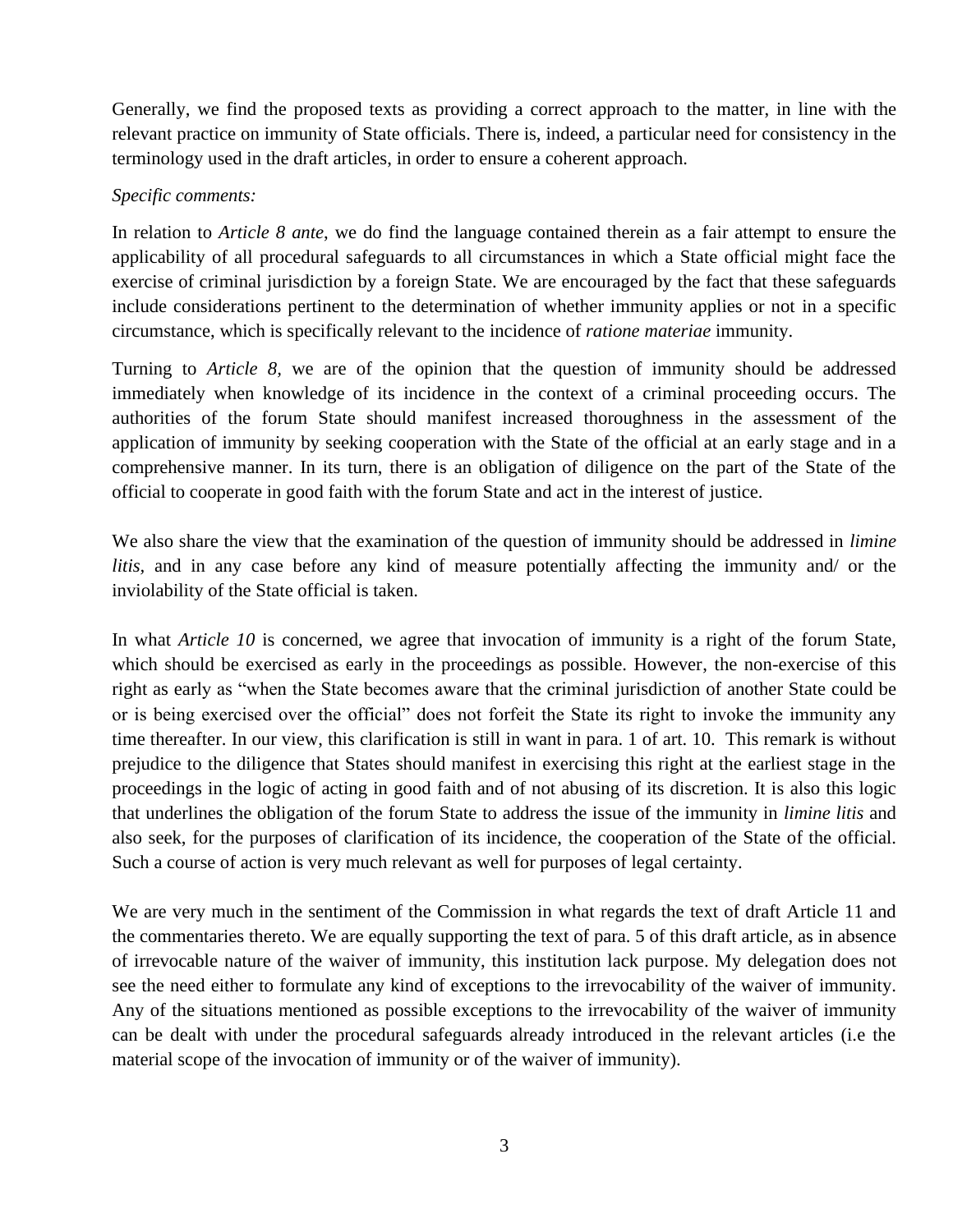To conclude the considerations under this item, I express the interest of my delegation to contribute further to the analysis of this topic as the work of the Commission progresses.

### *Chapter IX – Sea-level rise in relation to international law*

The increasing challenges that sea-level rise pose are beyond doubt, including from the perspective of ensuring security and stability around the world. Using all political, legal or institutional tools under the UN umbrella to understand the complexity of the issue can greatly help the global community to prepare the best answers. Clarifying the law will undoubtedly assist in identifying and advancing the most suitable solutions to various challenges that sea level rise will pose.

For this reason, Romania was among the countries that supported the inclusion of the topic of sea-level rise in the program of work of the International Law Commission. Romania is satisfied by the work undertaken so far within the International Law Commission on this topic.

Sea-Level Rise has manifold implications for international law and the *First Issues Paper* prepared by the two co-chairs of the Study Group, in charge with the subtopic of *SLR and the law of the sea* is a clear proof in that sense. At the same time, we note with satisfaction the ample and fruitful debates on this matter, within the Study Group, during the last session of the Commission.

This *First Issues Paper* has provided a substantive, documented basis for the further analysis of the subject within the Commission. It is an important, first step, in accomplishing the challenging task that the Study Group committed itself to, namely *to undertake a mapping exercise of the legal questions raised by Sea Level Rise and its interrelated issues.*

At the same time, we welcome the balanced approach privileged in the *Paper* – underlining the preliminary character of the document and of the conclusions for each chapter, and clearly identifying the areas where further documentation and analysis are needed. Taking on board the similar suggestions for further work on certain aspects, expressed during the meetings of the Study Group and reflected in the report of the Commission, is an additional reassurance that future results will benefit of consolidated knowledge and consideration.

Both the *First Issues Paper* and the debates within the Commission reflect the complex nature of the subject and the necessity of a comprehensive approach in this mapping exercise. We took note of the work on the effect of sea level rise on the baselines (and the extended analysis of the ambulatory system of baselines versus the fixed baselines), the maritime areas and the maritime delimitations, the effect on islands, the submergence of certain formations etc. The complex nature of the matter is also reflected by the possible relevance of other issues of international law, such as the identification of potential customary law, the definition and the application of certain principles of international law, the application of certain rules from treaty law to this topic etc. Various questions on these interlinkages, posed within the Study Group, further enriched the already substantial preliminary basis put forward by